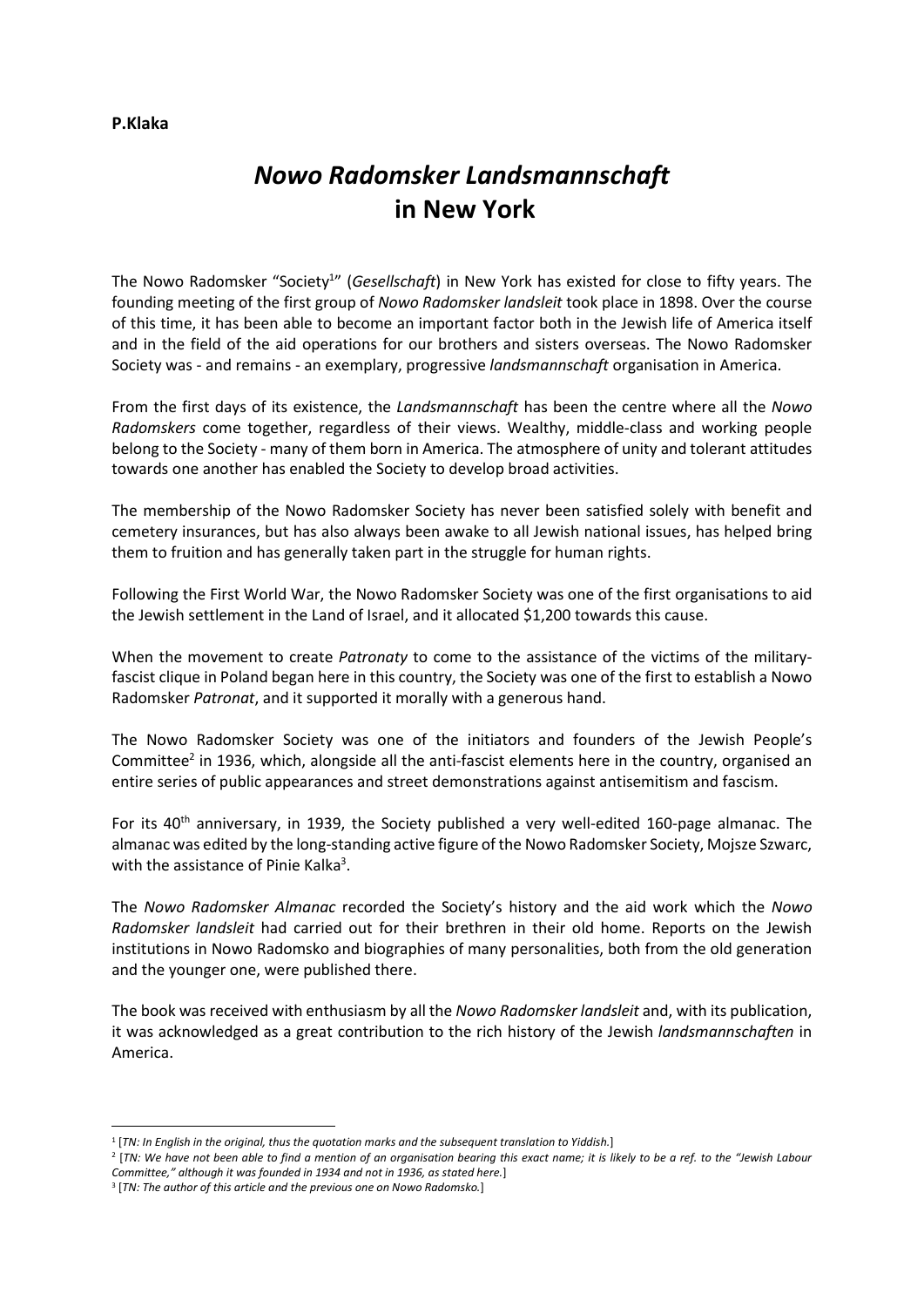Now, following the grisly destruction of the Jewish population in Nowo Radomsko, the Nowo Radomsker Almanac is, for the time being, the only remaining modest memorial to the content-rich and full-blooded life of a fine Jewish community that was called Nowo Radomsko.

## Thirty Years [of] Nowo Radomsker Relief

The Nowo Radomsker Relief, like an entire array of other institutions, is an offshoot of the Nowo Radomsker Society. The friends and members of this Society dedicated themselves to the work with the greatest love and devotion. The Nowo Radomsker Relief, in a fraternal manner, supported and helped create Nowo Radomsko institutions such as: the Linas Ha'Tzedek<sup>4</sup>, the Charitable Loans Fund, secular [Yiddish] kindergartens and primary schools, the Talmud Torah<sup>5</sup>, the Malbish Arumim<sup>6</sup>, and an entire array of other institutions that eased the necessity of the poor Jewish populace. Our beloved landsmann Sol Grinberg particularly distinguished himself with his large donations.

During the Second World War, when news began to arrive of the horrifying catastrophe of the Jewish People under the rule of the Nazi cannibals, the aid work intensified by many orders of magnitude. In the first year of Hitler's rule in Poland, the Nowo Radomsker Relief sent over \$600 worth of food products through Christian aid organisations. For many of the parcels sent over, confirmation arrived from those to whom they had been sent. The Nowo Radomsker Relief undertook the creation of a fund of \$10,000 to aid the surviving brethren build up their home which had been destroyed. The Relief made contact with the Nowo Radomsker landsleit in the liberated countries, such as France, Belgium and the Soviet Union, and sent them aid in the form of parcels of food products.

The Nowo Radomsker Relief established a special fund for orphans, which was named in honour of Manny Szapiro, the warmly-beloved son of the loyal Relief activists Motte and Lajka Szapiro. He fell in Burma as a combatant in the American Army. The father, Motte Szapiro, undertook on his own initiative to create this fund, personally donated the sum of \$200, and raised most of the remaining \$400 on his own.

The Relief, like the whole Nowo Radomsker Landsmannschaft, also did not forget the members' children who were with the American Army in all parts of the world. The Relief allocated \$900 for parcels, which were sent periodically to each one, as encouragement in the fight against our bloodiest enemies and the foes of all mankind. Half of the money, which was given for this cause, was donated by the honoured Brother Sol Grinberg.

The following sums, which the Nowo Radomsker Landsmannschaft organisation and the Relief contributed to different causes during the years of the War, show the broad scale of the aid work: aid to Nowo Radomsko in 1939 – \$600; support to the Joint, the Children's Fund and the Matze Fund [viz. matzos for Peisach] from 1939 to 1945 – \$1,200; to the Russian War Relief – \$1,000; to the Land of Israel, the Trades Campaign, and the Histadrut - \$400, and to Magen David Adom<sup>7</sup>, the American Red Cross, and the British War Relief – \$200.

## $\ddot{\dot{x}}$

Recently, the Nowo Radomsker Relief has formed in Los Angeles, which has already sent \$300 to New York, and has also promised \$100 to the Manny Szapiro Orphans Fund.

<sup>4</sup> [TN: "Lodgings of Righteousness," a society that provided adequate hospitality for wayfaring guests.]

<sup>&</sup>lt;sup>5</sup> [TN: Public cheder (religious primary school) for children from poor families.]

<sup>6</sup> [TN: "(He who) clothes the naked" (an attribute of God, taken from the "Morning Blessings" liturgy); used as a name for societies that provide the poor with clothing and shoes.]

<sup>7</sup> [TN: "Red Shield (viz. Star) of David"; Jewish emergency medical service founded in Tel-Aviv in 1930.]